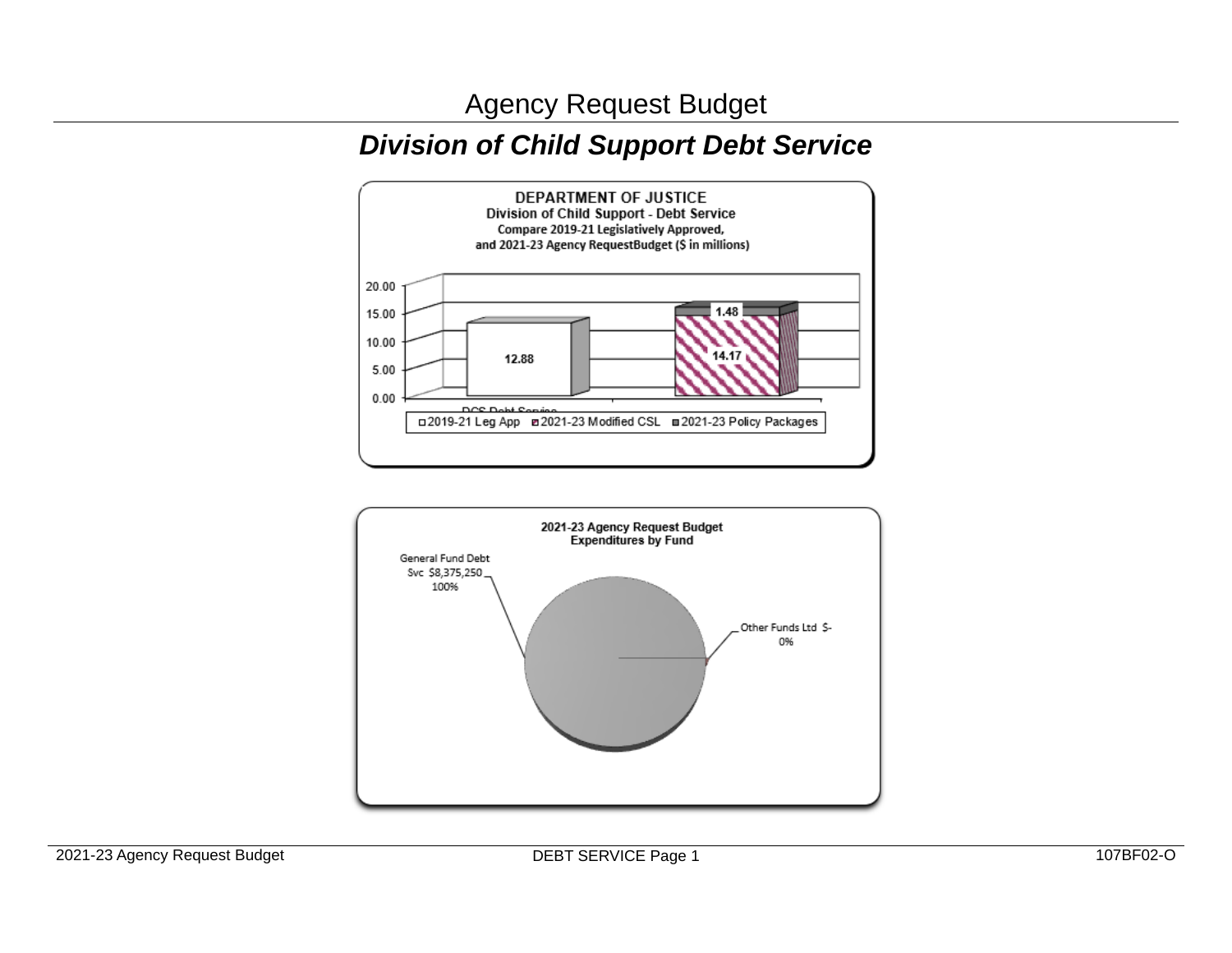### **Program Overview**

The debt service funding is intended to support the Oregon Child Support Program's Child Support System Project, which was partially funded by state Article XI-Q bonds. This purpose of the project was to develop a new automated system for the Oregon Child Support Program. The project is complete as of April 2021. This federally mandated and certified system (now known as Origin) functions as a case management system, an accounting and distribution system, and a data exchange system that interfaces with multiple agencies within Oregon and across the United States.

### **Program Description**

The Oregon Child Support Program exists to ensure that the children of Oregon receive the support they need to rise out of or avoid poverty, that reliance on public assistance is diminished, and that Oregon's families and future citizens thrive. The Child Support System Project is the effort to build the core essential tool for the Program to fulfill its mission, which is to enhance the well-being of children by providing child support services to families.

### **Program Performance**

Construction of the new Origin system is complete and the project concludes as of April 2021. The new system will increase overall performance of the program. System replacement goals were to:

- Increase support collections for families
- Increase recoveries for state agencies
- Remove increasing risk of CSEAS system catastrophic failure
- Comply with federal and state regulations and data security requirements
- Provide data warehousing and business intelligence
- Timely complete legal actions
- Reduce manual processes
- Provide public cost savings and improved customer service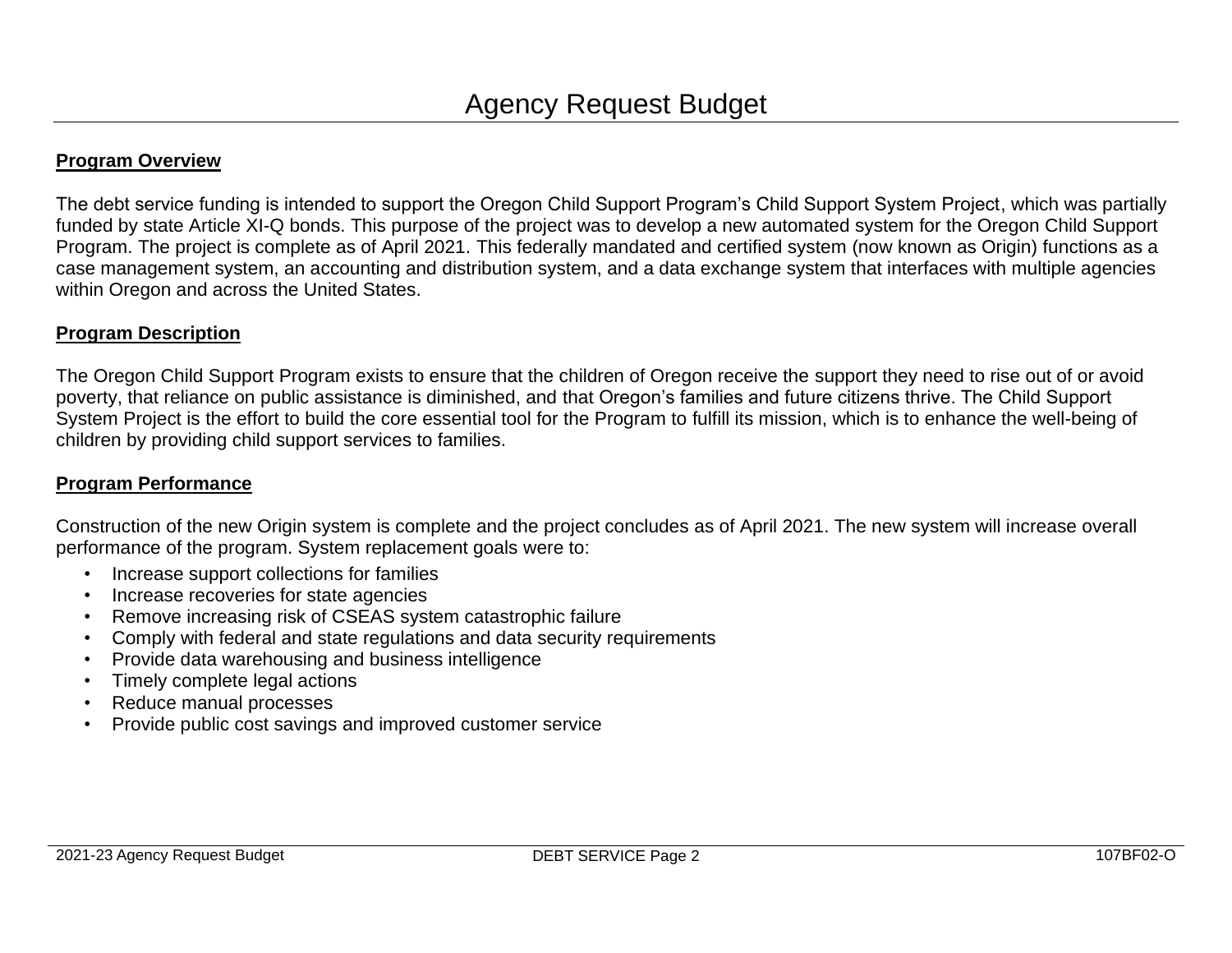### **Enabling Legislation/Program Authorization**

Title IV-D of the Social Security Act (42 USC 651 *et seq*) and ORS 180.345 provide authority to the Department of Justice to administer child support services in Oregon. Federally mandated requirements for operating and maintaining a child support program system are

in a State Plan required by 45 CFR 302. ORS Chapters 286A.820 through 286A.826 provides the authority and guidance for the use of XI-Q bond funds for this project.

# **Funding Streams**

The project's debt service is funded by state general fund.

## **Significant Proposed Program Changes from 2019-21**

There have been no significant changes to the project from 2019-21 because the project is complete as of April 2021. The Agency Request Budget maintains debt service payments to reflect all previous bond sales for the project.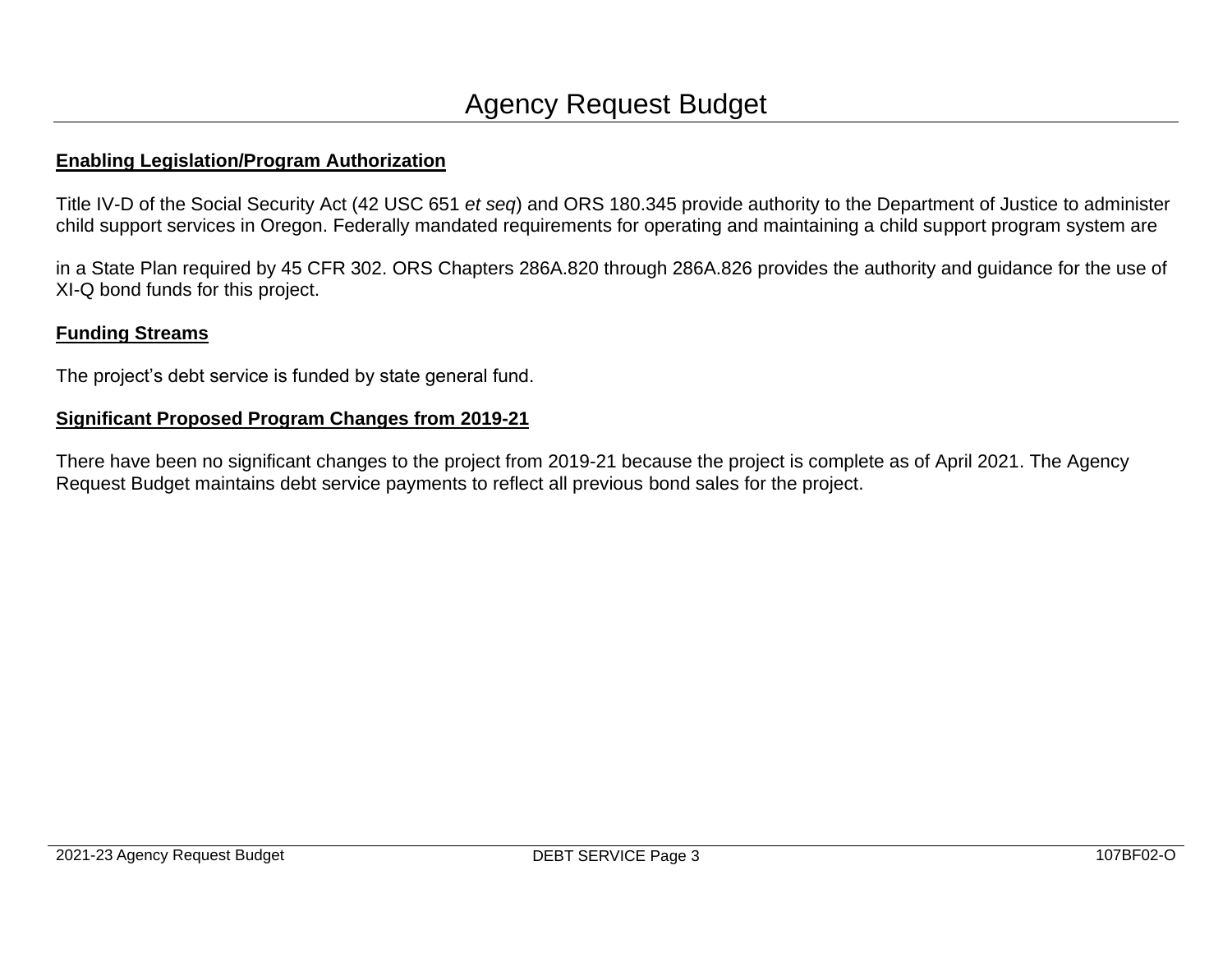# **Program Narrative**

The Division of Child Support completes a major IT project as of April 2021 that involves debt service and related costs. All states must maintain a child support automated system that meets federal certification requirements. The Division initiated a formal process—both federal and state—to replace its legacy system, CSEAS, and to meet the current and future needs of the Oregon Child Support Program. The federal government paid for 66 percent of the project, with the state's portion mostly funded by a series of state Article XI-Q bonds.

Oregon now has a web-interface child support system, known as Origin, that combines functionality of three of the newest child support systems in the nation. This federally mandated and certified system (now known as Origin) functions as a case management system, an accounting and distribution system, and a data exchange system that interfaces with multiple agencies within Oregon and across the United States.

With the project complete, this request maintains the debt service payments on the Article XI-Q bonds still outstanding.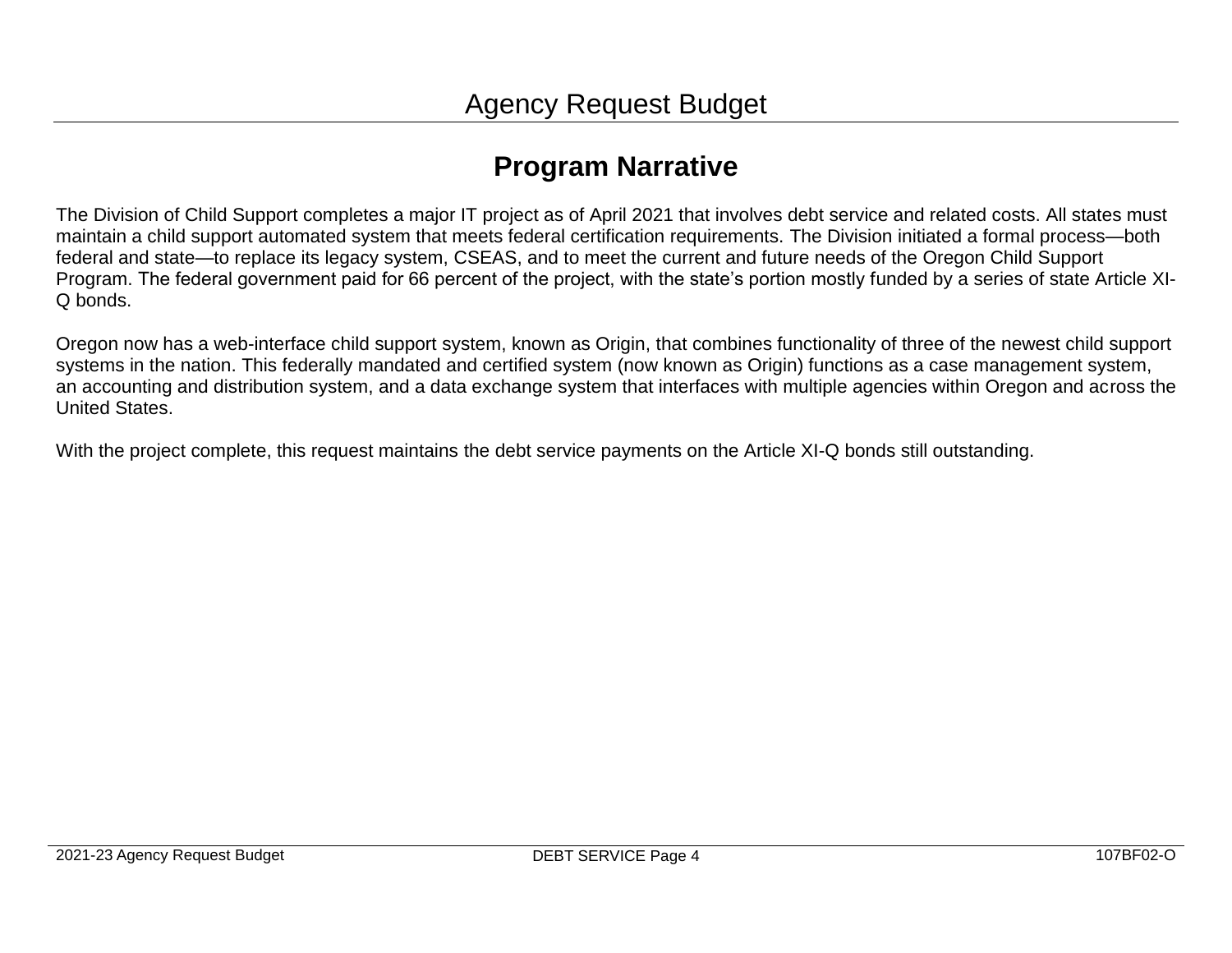# DETAIL OF LOTTERY FUNDS, OTHER FUNDS, AND FEDERAL FUNDS REVENUE

|                                         |      | <b>ORBITS</b>                  |              | 2019-21                  |                          | 2021-23                  |               |               |
|-----------------------------------------|------|--------------------------------|--------------|--------------------------|--------------------------|--------------------------|---------------|---------------|
|                                         |      |                                |              | Legislatively            | 2019-21                  | Agency                   | Governor's    | Legislatively |
| Source                                  | Fund | Revenue Acct   2017-19 Actuals |              | Approved                 | Estimated                | Request                  | <b>Budget</b> | Adopted       |
| Child Support Debt Service -            |      |                                |              |                          |                          |                          |               |               |
| <b>Other Funds Ltd</b>                  | 3400 | 0555                           | \$<br>28,968 |                          | $\overline{\phantom{0}}$ |                          |               |               |
| Misc. Transfers In/(Out) - Other        | 3400 |                                |              |                          |                          |                          |               |               |
| <b>Funds Ltd</b>                        |      |                                |              |                          |                          |                          |               |               |
|                                         |      |                                |              |                          |                          |                          |               |               |
|                                         |      |                                |              |                          |                          |                          |               |               |
| Total Other Funds Ltd <sup>7</sup> 3400 |      |                                | 28,968       | $\overline{\phantom{a}}$ |                          | $\overline{\phantom{a}}$ |               |               |